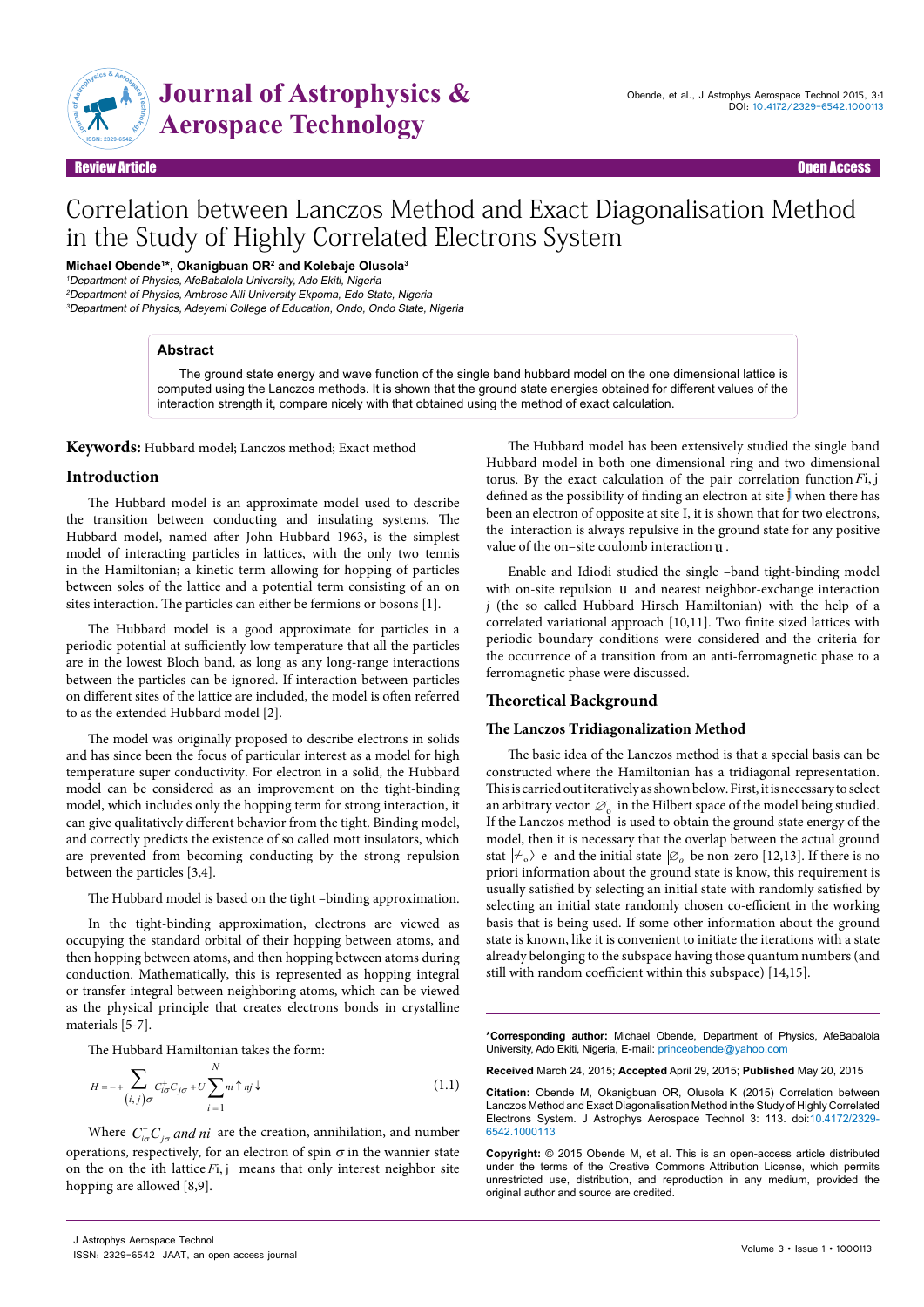After  $|0\rangle$  is selected, we can define a new vector by applying Hamiltonian H to the initial state subtraction the projection over ∅*<sup>o</sup>* , we obtain.

$$
|\mathcal{O}_o = \hat{H}| \mathcal{O}_o - \frac{\mathcal{O}_o |\hat{H}| \mathcal{O}_0}{\mathcal{O}_o |\mathcal{O}_o} |\mathcal{O}_o \qquad (2.1.0)
$$

Which satisfies  $\langle \emptyset_0 | \emptyset_0 \rangle = 0$ .

Now we can construct a new state that is orthogonal to the previous two as: Hˆ

$$
S_2 = \hat{H} | S_0 - \frac{\mathcal{O}_1 | \hat{H} | \mathcal{O}_1}{\mathcal{O}_1 | \mathcal{O}_1} | \mathcal{O}_1
$$
\n(2.1.1)

*Where n* =  $0, 1, 2,$   $-- ---$  *and the co*  $-$  *efficient are given by*:

$$
an = \frac{\mathcal{O}_n \left| \hat{H} \right| \mathcal{O}_n}{\mathcal{O}_n \left| \mathcal{O}_n \right|}, b_{n=1}^2 \frac{\mathcal{O}_{n \left| \mathcal{O}_n \right|}}{\mathcal{O}_{n-1 \left| \mathcal{O}_{n-1} \right|}} \tag{2.1.2}
$$

Supplemented by  $b_0 = 0, |\varnothing_{-1} = 0$ 

In this basis, *it can be shown that the Hamiltonian matrix becomes* 

$$
H = \begin{bmatrix} a_0 & b_1 & O & O & . & . & . \\ b_1 & a_1 & b_2 & O & . & . & . \\ O & b_2 & a_2 & b_3 & . & . & . \\ O & O & b_3 & a_3 & . & . & . \\ . & . & . & . & . & . & . \\ . & . & . & . & . & . & . \end{bmatrix}
$$
(2.1.3)

i.e it is tridiagonal, as expected. Once in this form the matrix can be diagonalized easily using standard library subroutine. However, to diagonalise completely the model being studied on a smote cluster, a number of iterations to the size of the Hilbert space (or of the subspace under consideration) are needed [16].

However, one of the advantages of this technique is that accurate enough information about the ground state of the problem can be obtained after a small number of iterations /typically of the order of  $\approx 100$  or less). Thus the method is suitable for the analysis of low temperature properties of the models of correlated electrons described.

# **Ground state energy of the two electrons on 2 sites of aid lattice using the lanczos method**

 In the Lanczos method, a special basis is constructed such that the Hamiltonian has a tridigonal representation [17], Firstly, we select an arbitrary vector  $| \mathcal{O}_0 \rangle$  in the Hilbert space of the model being studied for a two site system containing 2 electrons, we have the following many body states;

$$
|1\rangle = |1 \uparrow 1 \downarrow\rangle
$$
  
\n
$$
|2\rangle = |1 \uparrow 2 \downarrow\rangle
$$
  
\n
$$
|3\rangle = |1 \uparrow 2 \uparrow\rangle
$$
  
\n
$$
|6\rangle = |1 \uparrow 2 \downarrow\rangle
$$
  
\n
$$
|3\rangle = |1 \uparrow 2 \downarrow\rangle
$$

Let  $|\varnothing_0\rangle = |1\rangle = |1 \uparrow 1 \downarrow\rangle$ . We now define a new vector  $|\varnothing_0\rangle$  by applying the Hubbard Hamiltonian  $\hat{H}$  to the state  $|\mathcal{O}_0\rangle$  subtracting the projection over  $\mathcal{A}_0$ , we obtai

$$
|\mathscr{O}_1\rangle = \hat{H} |\mathscr{O}_0 \_\_\_ \frac{\mathscr{O}_0}{\mathscr{O}_0 |\mathscr{O}_0} \frac{|\hat{H}| \mathscr{O}_0}{|\mathscr{O}_0 \rangle}
$$

 $Recall equation 1.1$ 

$$
H = -\left\{ \sum_{i,j\sigma} C_{i\sigma}^+ C_{j\sigma} + H.C \right\} + u \sum_{i} n_i \uparrow n_i \downarrow
$$
  
For two electrons on two sites (2.2.1)

$$
H = -\left\{ C_{11}^{+} C_{2} \uparrow + C_{21}^{+} C_{11} + C_{11}^{+} C_{2} \downarrow + C_{21}^{+} C_{11} \right\} + u \left\{ C_{11}^{+} C_{11} C_{1} \downarrow C_{1} \downarrow + C_{21}^{+} C_{2} \right\}
$$

$$
H \left| \mathcal{O}_{0} \right\rangle = -t C_{11}^{+} C_{21} \left| \mathcal{O}_{0} \right| 1 \uparrow 1 \downarrow + C^{+} -
$$

 $IC_{21}^{+}C_{11}^{+11}\downarrow\rangle - IC_{11}^{+}C_{21}^{-1}|\varnothing_{0}|1\uparrow\downarrow\rangle - IC_{21}^{+}C_{1\downarrow}\|1\uparrow\downarrow\rangle + UC_{11}^{+}C_{11}C_{1\downarrow}^{+}C_{1\downarrow}\|1\uparrow\downarrow\rangle + uc_{21}^{+}C_{21}C_{2\downarrow}^{+}|1\uparrow\downarrow\rangle \tag{2.2.2}$  $11 \leftarrow 10 \leftarrow 10 \leftarrow 10 \leftarrow 11 \leftarrow 10 \leftarrow 10 \leftarrow 10 \leftarrow 11 \leftarrow 10 \leftarrow 10 \leftarrow 10 \leftarrow 10 \leftarrow 10 \leftarrow 10 \leftarrow 10 \leftarrow 10 \leftarrow 10 \leftarrow 10 \leftarrow 10 \leftarrow 10 \leftarrow 10 \leftarrow 10 \leftarrow 10 \leftarrow 10 \leftarrow 10 \leftarrow 10 \leftarrow 10 \leftarrow 10 \leftarrow 10 \leftarrow 10 \leftarrow 10 \leftarrow 10 \leftarrow 10 \leftarrow 10 \leftarrow 10 \leftarrow 10 \left$ 

$$
-t\left|2\uparrow 1\downarrow\right\rangle -tC_{2}^{+}\left|1\uparrow 1\downarrow\right\rangle -t\left|1\uparrow 2\downarrow\right\rangle +u\left|1\downarrow 1\downarrow\right\rangle \tag{2.3.2}
$$

$$
H\left|\mathcal{O}_{\mathbf{0}}\right\rangle = -\mathbf{t}\left[\left|2\uparrow 1\downarrow\right\rangle + \left|1\uparrow 2\downarrow\right\rangle + u\left|1\uparrow 1\downarrow\right\rangle\right]
$$

$$
\langle \varnothing_{o}\left|H\right|\varnothing\rangle_{o}=-t\varnothing_{o}\left|2\mathop{\uparrow}1\downarrow\rangle-t\left|\varnothing_{o}\right|1\mathop{\uparrow}2\downarrow\rangle+u\varnothing_{o}\left|1\mathop{\uparrow}1\downarrow\rangle\right.
$$

$$
= -t \langle 1 \uparrow 1 \downarrow 1 \uparrow 1 \downarrow \rangle
$$
  
= 0 - 0 + u(1)  
= u

$$
\langle \mathscr{O}_o\big|H\big| \mathscr{O}_o\rangle\!=\!u, \langle \mathscr{O}_o\big|H\big| \mathscr{O}\rangle_o\!=\!u, \langle \mathscr{O}_o\big| \mathscr{O}_o\rangle\!=\!1
$$

$$
|\varnothing_0\rangle + t1 \uparrow 2 \uparrow\rangle - |1 \uparrow 2 \downarrow\rangle + u |1 \uparrow 1 \downarrow\rangle - u |1 \uparrow 1 \downarrow\rangle
$$
  
=  $t |1 \uparrow 2 \downarrow\rangle - t |1 \uparrow 2 \downarrow\rangle$ 

, *Similary*

$$
|\varnothing_2\rangle = H \left| \varnothing_1 \right\rangle - \frac{\langle \varnothing_1 | H | \varnothing_1 \rangle}{\langle \varnothing_1 | \varnothing_1 \rangle} |\varnothing_2\rangle - \frac{\langle \varnothing_1 | \varnothing_1 \rangle}{\langle \varnothing_0 | \varnothing \rangle_0} |\varnothing_0 \rangle \right.
$$
\n(2.3.3)  
\n
$$
H |\varnothing_0 \rangle = -t^2 | 2 \downarrow 2 \uparrow \rangle + | \downarrow 1 \uparrow \rangle + t^2 | 2 \uparrow 2 \downarrow \rangle + | \uparrow 2 \downarrow + | \uparrow 1 \downarrow \rangle
$$
\n
$$
= 2t^2 | 2 \uparrow 2 \downarrow \rangle + 2t^2 | \uparrow \uparrow \downarrow \rangle
$$
\n
$$
= 2t \uparrow 1 \downarrow + | 2 \uparrow 2 \downarrow \rangle
$$
\n
$$
\langle \varnothing_1 | H | \varnothing_1 \rangle = 0
$$
\n
$$
\langle \varnothing_1 | H | \varnothing_1 \rangle = 2t^2, \langle \varnothing_0 | \varnothing_0 \rangle = 1
$$
\n
$$
|\varnothing_2 \rangle = 2t^2 | \uparrow 1 \downarrow \rangle + 2t^2 | 2 \uparrow 2 \downarrow \rangle - 2t^2 | \uparrow 1 \downarrow \rangle
$$
\n
$$
|\varnothing_2 \rangle = 2t^2 | 2 \uparrow 2 \downarrow \rangle
$$
\n(2.3.3)

The procedure can be generalized by defining an orthogonal basis recursively as:

$$
\left|\mathcal{O}_{n+1}\right\rangle = \hat{H}\left|\mathcal{O}_n\right\rangle - an\left|\mathcal{O}_n\right\rangle - b_n^2 \left|\mathcal{O}_{n-1}\right\rangle\tag{2.3.4}
$$

*Where*  $n = 0, 1, 2, ---$  *and the coefficients are given by*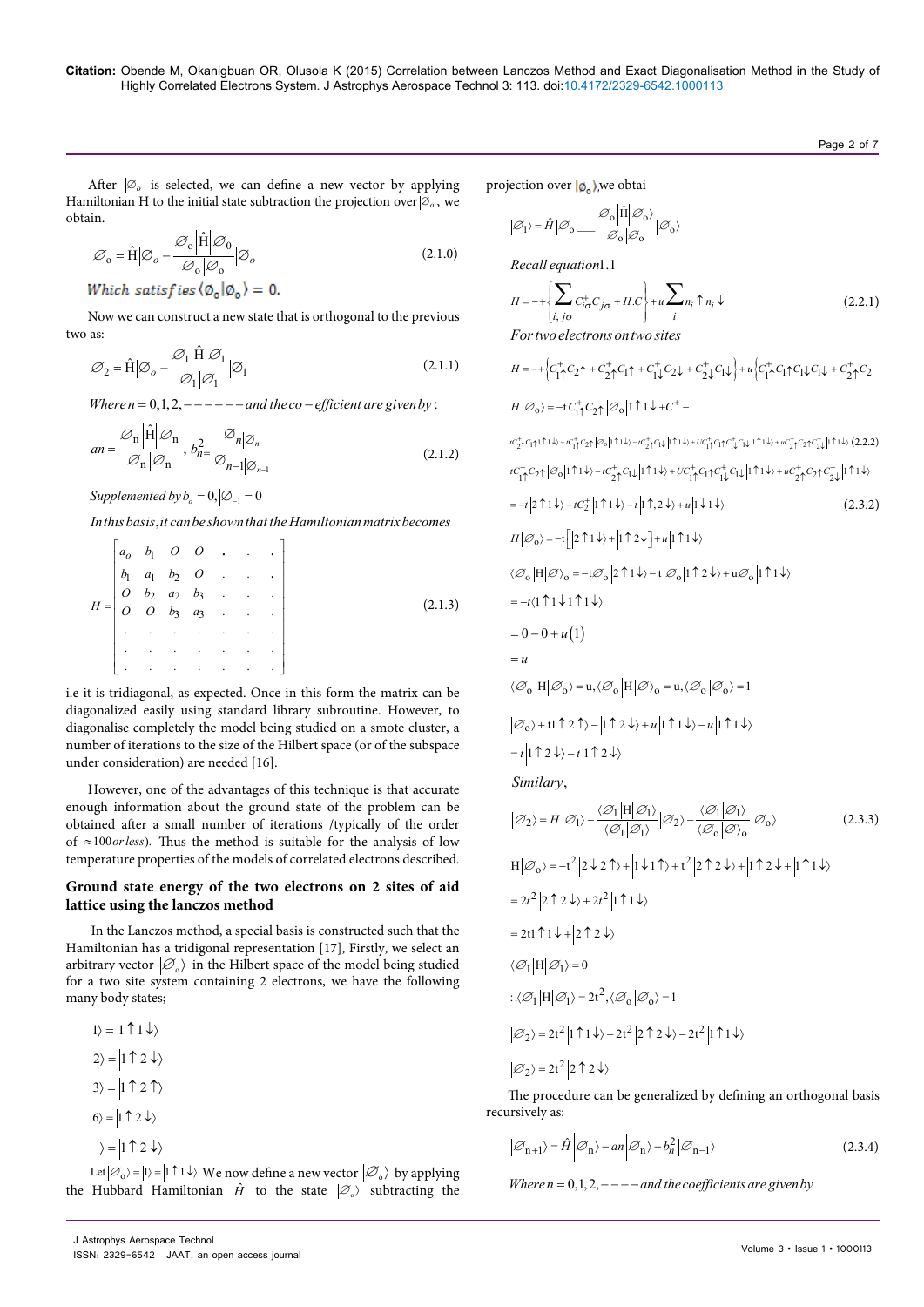# Page 3 of 7

$$
an = \frac{\langle \mathcal{O}_n \left| \hat{H} \right| \mathcal{O}_n}{\langle \mathcal{O}_n \left| \mathcal{O} \right\rangle_n}, b_n = \frac{\langle \mathcal{O}_n \left| \hat{H} \right| \mathcal{O}_n}{\langle \mathcal{O}_{n-1} \left| \mathcal{O}_{n-1} \right\rangle_n}
$$

Supplemented by  $b_0 = O$ ,  $|\mathcal{O}_{-1}\rangle = 0$ . in this basis. We have the Hamiltonian matrix:

$$
U \sqrt{2t} \quad O \quad O \quad . . .
$$
  
\n
$$
\sqrt{2t} \quad O \quad \sqrt{2t} \quad O \quad . . . .
$$
  
\n
$$
H = O \quad O \quad O \quad O \quad . . . .
$$
  
\n
$$
...
$$
  
\n
$$
...
$$
  
\n
$$
...
$$
  
\n
$$
(2.3.5)
$$

From equation 1.4

 $\left| \mathcal{O}_3 \right> = \hat{H} \left| \mathcal{O}_2 \right> - a_2 \left| \mathcal{O}_2 \right> - b_2^2 \left| \mathcal{O}_1 \right>$  $\sim 10^{-10}$ 

$$
\hat{H}|\varnothing_2\rangle-\frac{\langle\varnothing_2\big|\hat{H}\big|\varnothing_2\rangle}{\langle\varnothing_2\big|\varnothing_2\rangle}\big|\varnothing_2\rangle-\frac{\langle\varnothing_2\big|\varnothing_1\big|\varnothing_1\rangle}{\langle\varnothing_1\big|\varnothing_1\rangle}
$$

$$
= \hat{H} |\varnothing_2\rangle = -2t^3 |1 \uparrow 2 \downarrow\rangle - 2t^3 |2 \uparrow 1 \downarrow\rangle + +2ut^2 |2 \uparrow 2 \downarrow\rangle
$$

 $\langle \emptyset_2 | \hat{H} | \emptyset_2 \rangle = 4ut^4, \langle \emptyset_2 | \emptyset_2 = 4t^4 \rangle,$ 

$$
\begin{split} &\left|\mathcal{O}_{3}\right\rangle=-2t^{3}\left|2\uparrow2\downarrow\right\rangle+2ut^{3}\left|2\uparrow2\downarrow\right\rangle-2ut^{2}\left|2\uparrow2\downarrow\right\rangle-2t^{3}\left|1\downarrow2\uparrow\right\rangle+\\ &2t^{3}\left|1\uparrow2\downarrow\right\rangle\left|\mathcal{O}_{3}=0\\ &\left|\mathcal{O}_{4}\right\rangle=H\left|\mathcal{O}_{3}\right\rangle-an\left|\mathcal{O}_{3}\right\rangle-b_{n}^{2}\left|\mathcal{O}_{2}\right\rangle\\ &H\left|\mathcal{O}_{3}\right\rangle-\frac{\left\langle\mathcal{O}_{3}\left|H\right|\mathcal{O}_{3}\right\rangle}{\left\langle\mathcal{O}_{3}\left|\mathcal{O}_{3}\right\rangle}\right|\mathcal{O}_{3}\right\rangle-\frac{\left\langle\mathcal{O}_{3}\mathcal{O}_{3}\right\rangle}{\left\langle\mathcal{O}_{2}\left|\mathcal{O}_{2}\right\rangle}\left|\mathcal{O}_{2}\right\rangle\\ &\cdot \end{split}
$$

 $\varnothing_3$  > = 0  $Recall that: |\varnothing_1\rangle = t | 1 \downarrow 2 \uparrow \rangle - t | 1 \uparrow 2 \downarrow \rangle$ 

$$
t\left[1\downarrow2\uparrow\rangle-t\left|1\downarrow2\uparrow\rangle-t\left|1\uparrow2\downarrow\rangle\right.\right]
$$

$$
a^{2}\langle\varnothing_{1}|\varnothing_{1}\rangle=1, \text{ a is the normalizing factor}
$$
  
\n
$$
a^{2}t^{2}[1+1]=1
$$
  
\n
$$
2a^{2}t^{2}=1
$$
  
\n
$$
\therefore |\varnothing_{1}\rangle=\frac{1}{\sqrt{2}}\Big[\Big|1\downarrow2\uparrow\rangle-\Big|1\uparrow2\downarrow\rangle\Big]
$$
  
\nAlso recall that,

$$
|\varnothing_2\rangle = 2t^2 |2 \uparrow 2 \downarrow \rangle = 1, a is the normalizing factor 4t^4 a^2 = 1
$$
  
\n
$$
\therefore a^2 = \frac{1}{4t^4} \Rightarrow a = \frac{1}{2t^2}
$$
  
\n
$$
\therefore |\varnothing_2\rangle = |2 \uparrow 2 \downarrow \rangle
$$
  
\n
$$
\langle \varnothing_0 |H| \varnothing_0 \rangle = u, \langle \varnothing_0 |H| \varnothing_2 \rangle = 0, \langle \varnothing_0 |H| \varnothing_1 \rangle = 0,
$$
  
\nSince  $|\varnothing_1\rangle = o, \rangle n2$ .  
\n
$$
\langle \varnothing_0 |H| \varnothing_1 \rangle = \sqrt{2t},
$$
  
\n
$$
\langle \varnothing_0 |H| \varnothing_1 \rangle = \sqrt{2t, \langle \varnothing_0 |H| \varnothing_2 \rangle} = 0, \langle \varnothing_1 |H| \varnothing_2 \rangle = \sqrt{2t}
$$
  
\n
$$
\langle \varnothing_1 |H| \varnothing_1 \rangle = o \text{ for } n \rangle 2.
$$

$$
\langle \mathcal{O}_2 \left| H \right| \mathcal{O}_0 \rangle = o, \langle \mathcal{O}_2 \left| H \right| \mathcal{O}_1 \rangle = \sqrt{2t, \langle \mathcal{O}_2 \left| H \right| \mathcal{O}_2} \rangle = u
$$

In this basis, we generate the Hamiltonian matrix

$$
U \sqrt{2t} \quad O \quad O \quad \dots
$$
  
\n
$$
\sqrt{2t} \quad O \quad \sqrt{2t} \quad O \quad \dots
$$
  
\n
$$
H = O \quad O \quad O \quad O \quad \dots
$$
  
\n
$$
\dots
$$
  
\nSimilarly,  
\n
$$
a_0 = \frac{\langle \mathcal{O}_0 | H | \mathcal{O}_0 \rangle}{\langle \mathcal{O}_0 | \mathcal{O}_0 \rangle} = u
$$
  
\n
$$
a_1 = \frac{\langle \mathcal{O}_0 | H | \mathcal{O}_1 \rangle}{\langle \mathcal{O}_1 | \mathcal{O}_1 \rangle} = 0
$$
  
\n
$$
a_2 = \frac{\langle \mathcal{O}_2 | H | \mathcal{O}_2 \rangle}{\langle \mathcal{O}_2 | \mathcal{O}_2 \rangle} = \frac{4ut^4}{4t^4} = u
$$
  
\n
$$
a_3 = \frac{\langle \mathcal{O}_3 | H | \mathcal{O}_3 \rangle}{\langle \mathcal{O}_3 | \mathcal{O}_3 \rangle} = 0
$$
  
\n
$$
b_0^2 = \frac{\langle \mathcal{O}_0 \mathcal{O}_0 \rangle}{\langle \mathcal{O}_{-1} | \mathcal{O}_{-1} \rangle} = in determinate
$$
  
\n
$$
b_1^2 = \frac{\langle \mathcal{O}_1 \mathcal{O}_1 \rangle}{\langle \mathcal{O}_0 | \mathcal{O}_0 \rangle} = 2t^2
$$

In the basis  $|\varnothing_1\rangle$ ,  $|\varnothing_1\rangle$  and  $|\varnothing_2\rangle$ , the 3 × 3 Hamiltonian matrix is constructed below.

$$
H = \begin{bmatrix} u & \sqrt{2t} & o \\ \sqrt{2t} & o & \sqrt{2t} \\ o & \sqrt{2t} & u \end{bmatrix}
$$
 (2.3.7)

Diagonalising equation (2.3.8), we solve the equation.

 $Dct(A-I\lambda)=o$ 

$$
A = \begin{bmatrix} u - \lambda & \sqrt{2t} & o \\ \sqrt{2t} & 0 - \lambda & \sqrt{2t} \\ o & \sqrt{2t} & u - \lambda \end{bmatrix} = o
$$
  
\n
$$
= (u - \lambda) \Big\{ -\lambda (u - \lambda) - 2t^2 \Big\} - \sqrt{2t} \Big\{ \sqrt{2t} (u - \lambda) - o \Big\} + 0 \Big\} = 0
$$
  
\nBy expansions, we have that:  
\n
$$
= -\lambda u^2 + \lambda^2 u - 2t^2 u + \lambda^2 u - \lambda^3 + 2t^2 - \sqrt{2t} \Big\{ \sqrt{2tu - \sqrt{2t} \lambda} \Big\}
$$
  
\n
$$
= -\lambda^3 + 2\lambda^2 u + \lambda u^2 + 4t^2 - 4t^2 \lambda = 0
$$
  
\n
$$
\lambda^3 - 2\lambda^2 u + \lambda u^2 + 4t^2 - 4t^2 \lambda = 0
$$
  
\n
$$
\lambda^3 - 2\lambda^2 u + \lambda u^2 + 4t^2 - 4t^2 \lambda = 0
$$
  
\n
$$
\lambda^3 - 2\lambda^2 u + \lambda u^2 + 4t^2 ( \lambda - u ) = 0
$$
  
\nlet  $\lambda = u$ , so by inspection,  
\n
$$
\lambda - u = 0
$$
 is a factor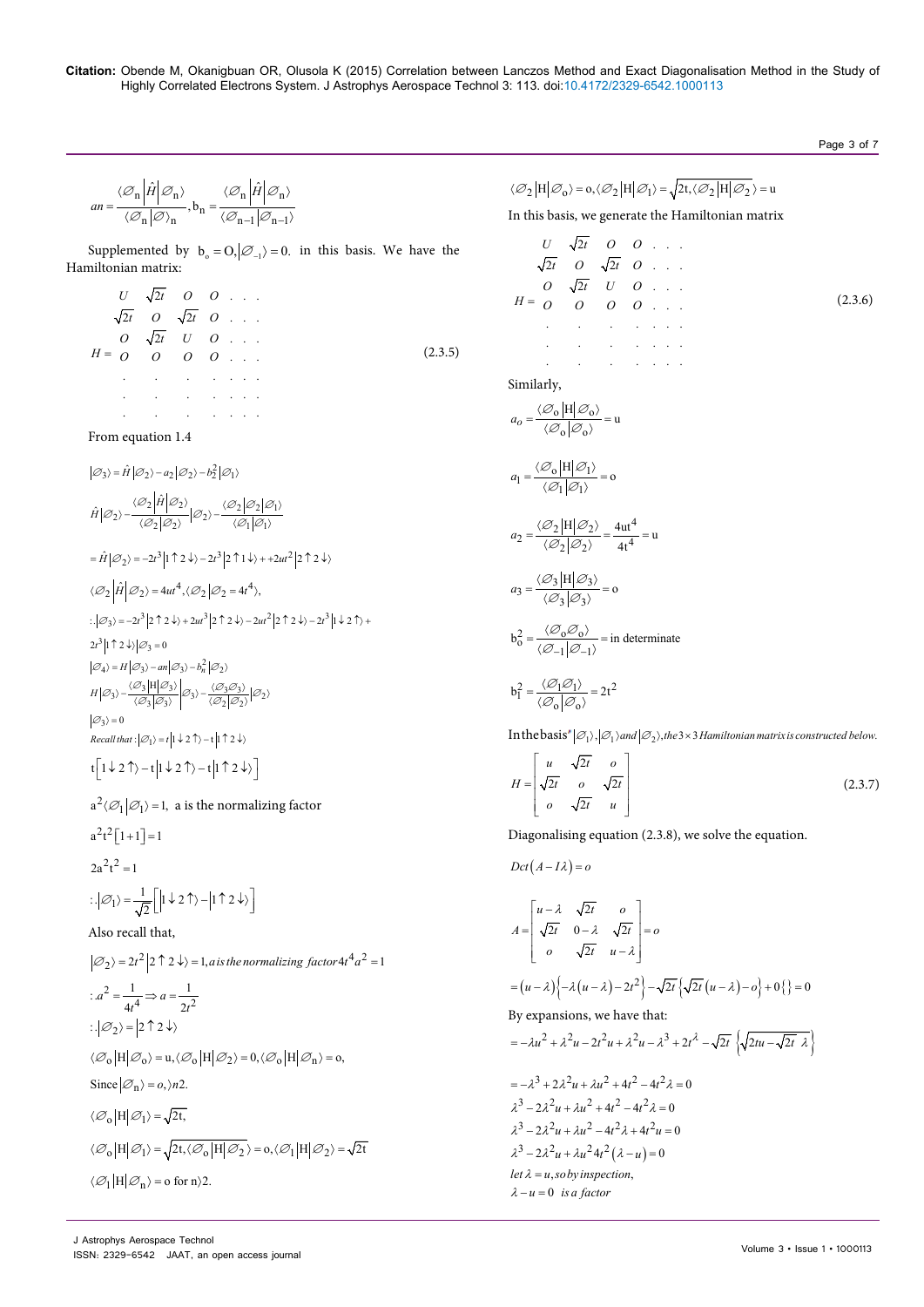Page 4 of 7

Hence, by using polynomial division, we have that:

$$
\lambda - \sqrt{u} \lambda^3 - 2\lambda^2 u + \lambda u^2 - 4t^2 (\lambda - u)
$$
  
\n
$$
\lambda^3 - \lambda^2 u
$$
  
\n
$$
-\lambda^2 u + \lambda u^2
$$
  
\n
$$
-4t^2 (\lambda - u)
$$
  
\n
$$
-4t^2 (\lambda - u)
$$
  
\n
$$
\therefore (-4t^2 (\lambda - u) (\lambda^2 - \lambda u - 4t^2) = 0
$$
  
\ni.e.  $\lambda_1 = u \text{ or } \lambda^2 - \lambda u - 4t^2 = 0$   
\nFor  $\lambda^2 - \lambda u - 4t^2 = 0$ 

To determine the eigenvalue (x), we solve the above equation.

$$
\lambda = \frac{-b \pm \sqrt{b^2 - 4ac}}{2a}
$$
  
Where  $a = 1, b = -u, C = -4t^2$   

$$
\therefore = \frac{-(-u) \pm \sqrt{(-u) - 4 \times 1 \times -4t^2}}{2 \times 1}
$$
  

$$
\lambda = \frac{u \pm \sqrt{u^2 + 16t^2}}{2}
$$
  

$$
\lambda_2 = \frac{u + \sqrt{u^2 + 16t^2}}{2} \text{ or } \lambda_3 = u \frac{\sqrt{u^2 + 16t^2}}{2}
$$

Either:

$$
\lambda_2 = \frac{u + \sqrt{u^2 + 16t^2}}{2} \text{ or } \lambda_3 = u \frac{\sqrt{u^2 + 16t^2}}{2}
$$

$$
\frac{1}{2} \left[ u + \sqrt{u^2 + 16t^2} \right] \text{ or } \frac{1}{2} \left[ u + \sqrt{u^2 - 16t^2} \right] \tag{2.3.8}
$$

Hence equation (2.3.9) is the ground state energy.

$$
Eg = \frac{1}{2} \left[ u - \sqrt{u^2 + 16t^2} \right]
$$
 (2.3.9)

The Corresponding were function is given by:

 $\mathcal{H}_{g,s} = X_1 |\mathcal{O}_2\rangle + X_2 |\mathcal{O}_1\rangle + X_3 |\mathcal{O}_3\rangle$ 

Where:

$$
X = \begin{pmatrix} X_1 \\ X_2 \\ X_3 \end{pmatrix}
$$
 is the eigenvector corresponding to

$$
E_g = \frac{1}{2} \left[ u - \sqrt{u^2 + 16t^2} \right] \text{ from 2.3.6,}
$$
\n
$$
\begin{bmatrix}\n u - \frac{1}{2} (U - A) & \sqrt{2t} & 0 \\
 \sqrt{2t} & -\frac{1}{2} (U - A) & \sqrt{2t} \\
 0 & \sqrt{2t} & u - \frac{1}{2} (U - A)\n \end{bmatrix}\n \begin{bmatrix}\n X_1 \\
 X_2 \\
 X_3\n \end{bmatrix} = \begin{bmatrix}\n 0 \\
 0 \\
 0\n \end{bmatrix}
$$

Where 
$$
A = \sqrt{u^2 + 16t^2}
$$
.  
\n
$$
\begin{pmatrix}\n\frac{1}{2}(utA) & \sqrt{2t} & O \\
\sqrt{2t} & -\frac{1}{2}(U - A & \sqrt{2t} & |O|) \\
O & \sqrt{2t} & \frac{1}{2}(U + A) & O\n\end{pmatrix}
$$
\n
$$
\frac{1}{2}(U + A)X_1 + \sqrt{2t}X_2 = O
$$
\n(1)

$$
\sqrt{2t}X_1 + \frac{1}{2}(U+A)X_2 + \sqrt{2t}X_3 = O
$$
 (2)

$$
\sqrt{2t}\lambda + \frac{1}{2}(U+A)X_3 = \tag{3}
$$

From equation (i)

$$
\frac{1}{2}(U+A)X_1 = -\sqrt{2t} X_2
$$

$$
X_2 = -\frac{\frac{1}{2}(U+A)X_1}{\sqrt{2t}}
$$

 $\overline{r}$ 

From equation (3)

$$
\frac{1}{2}(U+A)X_3 = -\sqrt{2t} X_2
$$

$$
X_3 = \frac{\sqrt{2t} X_2}{\frac{1}{2}(U+A)}
$$

$$
X_3 = X_1
$$

$$
|X = \left[\frac{\frac{X_1}{2}(U+A)}{\frac{1}{\sqrt{2t}}}\right]
$$
  

$$
X_1^2 + \frac{\frac{1}{4}(U+A)^2}{2t^2}X_1^2 + X_1^2 = 1
$$
  

$$
2X_1^2 + \frac{\frac{1}{4}(U+A)^2}{2t^2}X_1^2 + X_1^2 = 1
$$
  

$$
X_1^2 + \left(\frac{2}{1} + \frac{(U+A)^2}{8t^2}\right) = 1
$$
  

$$
X_1^2 + \left(\frac{16t^2(U+A)^2}{8t^2}\right) = 1
$$
  

$$
\therefore X_1^2 \frac{8t^2}{16t^2(U+A)^2}
$$

 $(U+A)$ 

 $t^2(U+A$ 

 $16 t^2 (U +$ 

J Astrophys Aerospace Technol ISSN: 2329-6542 JAAT, an open access journal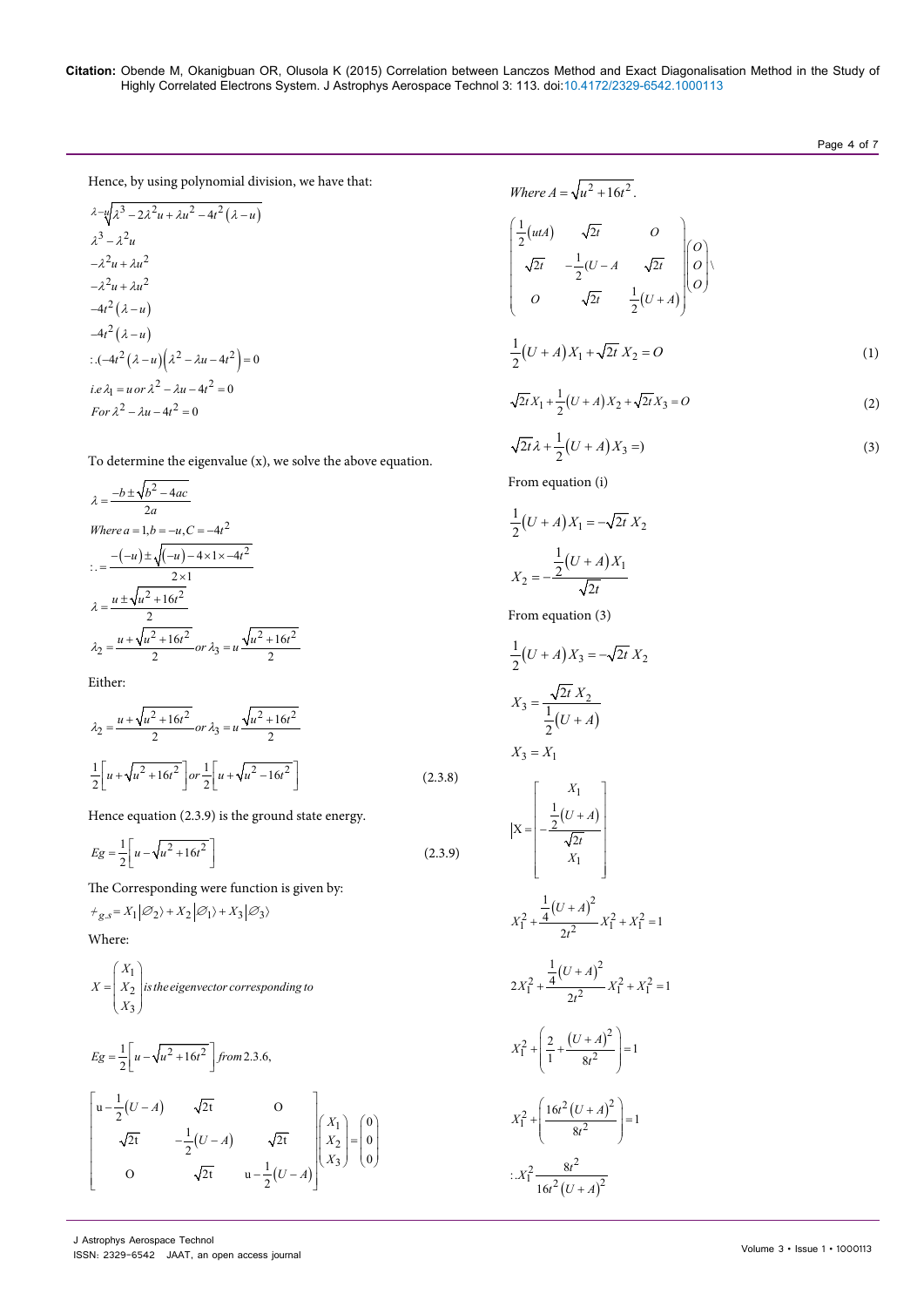Page 5 of 7

$$
\frac{8t^2}{2(4^2+U4)}
$$
\n
$$
\frac{2t}{(4^2+U4)^{\frac{1}{2}}}
$$
\n
$$
X_3 = \frac{2t}{\sqrt{U^2+16t^2+U\sqrt{U^2+16t^2}}}
$$
\n
$$
X_2 = \frac{-\frac{1}{2}(UtA)}{\sqrt{2t}} \times \frac{2t}{[A(Atu)]^{\frac{1}{2}}}
$$
\n
$$
= -\frac{UtA}{\sqrt{2[(AtU)]^{\frac{1}{2}}}}
$$
\n
$$
X_2 = \frac{(UtA)^{\frac{1}{2}}}{\sqrt{2}A^{\frac{1}{2}}}
$$
\n
$$
X_3 = \frac{\sqrt{u}+\sqrt{u^2+16t^2}}{\sqrt{2}(\sqrt{u^2+16t^2})}
$$
\nAlso,  
\n
$$
X_2 = -\frac{1}{\sqrt{2}}\left[\frac{U+\sqrt{U^2+16t^2}}{\sqrt{U^2+16t}}\right]^{\frac{1}{2}}
$$
\n
$$
X_1 = \frac{2t}{A^{\frac{1}{2}}(A+u)^{\frac{1}{2}}}
$$
\n
$$
= \frac{2t(A-u)^{\frac{1}{2}}}{A^{\frac{1}{2}}(A+u)^{\frac{1}{2}}(A-u)^{\frac{1}{2}}}
$$
\n
$$
\frac{2t[\sqrt{U^2+16t^2}-U]^{\frac{1}{2}}}{A^{\frac{1}{2}}(u^2+16t^2-U^2)^{\frac{1}{2}}}
$$
\n
$$
\frac{2t[\sqrt{U^2+16t^2}-U]^{\frac{1}{2}}}{A^{\frac{1}{2}} \times 4t^{\frac{1}{2}}}
$$
\n
$$
\frac{t}{2}[U^2+16t^2-U]^{\frac{1}{2}}}
$$
\n
$$
+g.s = X_1 |\emptyset_0\rangle + X_2 \frac{-1}{\sqrt{2}} [\left|1 \uparrow 2 \uparrow\rangle - \left|1 \downarrow 2 \uparrow\right\rangle + X_3 |2 \uparrow 2 \downarrow\rangle
$$
\n
$$
X_1 [\left|1 \uparrow 1 \downarrow\rangle + \left|2 \uparrow 2 \downarrow 2 \uparrow\rangle - \frac{x_2}{\sqrt{2}} [\left|1 \uparrow 2
$$

**Ground state energy for two electrons on two sites (Exact Method)**

Recall that:

by

$$
H = -t \left[ C_{1\uparrow}^{+} C_{2\uparrow} + C_{2\uparrow}^{+} C_{1} + C_{1\downarrow}^{+} C_{1\downarrow} + C_{2\downarrow}^{+} C_{1\downarrow} \right] +
$$
  

$$
U \left[ C_{1\uparrow}^{+} C_{1\uparrow} C_{1\downarrow}^{+} + C_{2\uparrow}^{+} C_{2\uparrow} C_{2\downarrow}^{+} C_{2\downarrow} \right]
$$

For n electron on N sites, the number of many body states is given

$$
2N_{cn}, n = 2, N = 2
$$
  

$$
\Rightarrow \frac{4!}{(4-2)!2!} = \frac{4!}{2!2!} = 6
$$

It has six states which are

 $\vert 1 \uparrow 1 \downarrow \rangle, \quad \vert 2 \uparrow 2 \downarrow \rangle, \vert 1 \downarrow 1 \uparrow, \text{ and } \vert 1 \downarrow 1 \downarrow \rangle$ 

With these Hamiltonian set up:

$$
H = \begin{cases}\n\langle 1|H|1 \rangle \langle 1|H|2 \rangle - - - - - \langle 1|H|6 \rangle \\
\langle 2|H|1 \rangle \langle 2|H|2 \rangle - - - - - \langle 2|H|6 \rangle \\
\langle 3|H|1 \rangle \langle 3|H|2 \rangle - - - - - \langle 3|H|6 \rangle \\
\langle 4|H|1 \rangle \langle 4|H|2 \rangle - - - - - \langle 4|H|6 \rangle \\
\langle 5|H|1 \rangle \langle 5|H|2 \rangle - - - - - \langle 6|H|6 \rangle\n\end{cases}
$$
\n
$$
H|I) = -r \Big[ C_{11}^+ C_{21}^+ + C_{21}^+ C_{11}^+ + C_{12}^+ C_{24} + C_{22}^+ C_{24} \Big] +
$$
\n
$$
U \Big[ C_{11}^+ C_{11}^+ + C_{11}^+ C_{11}^+ + C_{21}^+ C_{21} + C_{22}^+ C_{24} \Big] |1111 \rangle
$$
\n
$$
= -C_{11}^+ C_{21} |1111 \rangle \langle C_{21}^+ C_{21}^+ |1111 \rangle \langle C_{11}^+ C_{22}^+ |1111 \rangle + C_{12}^+ C_{22} |1111 \rangle + C_{22}^+ C_{22} \Big| |1111 \rangle
$$
\n
$$
U C_{21}^+ C_{22} C_{22}^+ C_{22} \Big| |1111 \rangle = 0
$$
\nHere,  $= -C_{21}^+ C_{21} |1111 \rangle = 0$   
\n $= -C_{11}^+ C_{21} |111 \rangle = 0$   
\n $= -C_{11}^+ C_{22} |1111 \rangle = 0$   
\n $= U C_{11}^+ C_{21} C_{22}^+ |1111 \rangle = 0$   
\n
$$
= U C_{11}^+ C_{21} C_{22}^+ |1111 \rangle = U |1111 \rangle
$$
\n
$$
U C_{21}^+ C_{21} C_{22}^+ |1111 \rangle = U |1111 \rangle
$$
\n
$$
U C
$$

We now determine the eigenvalue, Where  $A = (Hij)$  is a square matrix, X is a column matrix and  $\lambda$  is a scalar quantity [18-22].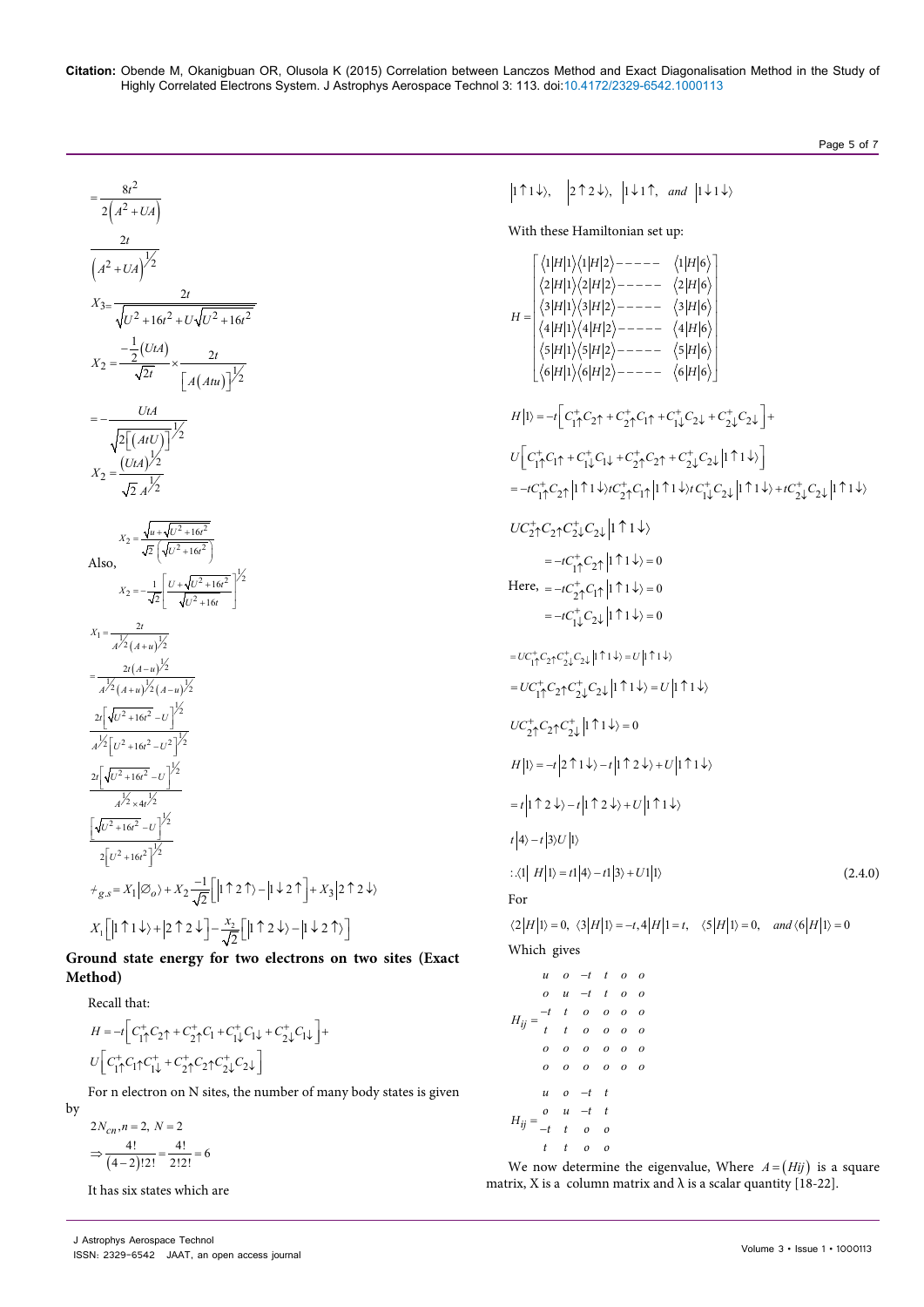



| <b>Figure 2:</b> Ground state energy as a function of positive U for 2 electrons |  |
|----------------------------------------------------------------------------------|--|
| on 2 sites for Exact Result.                                                     |  |
|                                                                                  |  |

| $v_{/4t}$      | Lanczos  | <b>Exact</b> |
|----------------|----------|--------------|
| $\overline{4}$ | $-0.24$  | $-0.24$      |
| 3.5            | $-0.28$  | $-0.28$      |
| 2.5            | $-0.38$  | $-0.38$      |
| 2              | $-0.4$   | $-0.4$       |
| 1.5            | $-0.6$   | $-0.6$       |
| 0.75           | $-1$     | $-1$         |
| 0.5            | $-1.23$  | $-1.23$      |
| 0.25           | $-1.56$  | $-1.56$      |
| 0.1            | $-1.8$   | $-1.8$       |
| 0.02           | $-1.96$  | $-1.96$      |
| 0.01           | $-1.98$  | $-1.98$      |
| $\pmb{0}$      | $-2$     | $-2$         |
| $-0.01$        | $-2.02$  | $-2.02$      |
| $-0.02$        | $-2.04$  | $-2.04$      |
| $-0.1$         | $-2.2$   | $-2.2$       |
| $-0.25$        | $-2.56$  | $-2.56$      |
| $-1$           | $-4.8$   | $-4.8$       |
| $-1.5$         | $-6.6$   | $-6.6$       |
| $-2$           | $-8.4$   | $-8.4$       |
| $-2.5$         | $-10.4$  | $-10.4$      |
| $-3$           | $-12.32$ | $-12.32$     |
| $-4$           | $-16.24$ | $-16.24$     |

**Table 1:** Numerical Result Correlation Between Lanczos and Exact Method.

 $AX - \lambda x = 0$  $(A - \lambda I) \times = 0$ 

### **Result and Discussion**

Ground state energy for two electron system on two sites were analytically solved using 4× 4 matrix and the results obtained are presented in the figures and table below.

Page 6 of 7

Figure 1 shows ground state energy as a function of positive U energy for 2 electrons on 2 sites for Lanczos method while Figure 2 shows ground state energy as a function of positive U for 2 electrons on 2 sites for exact method. Thus, the correlation between the two graphs are in perfect agreement.

Table 1 below shows the numerical results of Lanczos method and exact method which is in a good agreement with experimental values.

### **Conclusion**

In this study, we have shown that Lanczos technique is a reliable numerical method in determining the ground state energy of a system described by the Hubbard Hamiltonian. Ground state energies obtained using the Lanczos method compare nicely with that obtained using exact method. The size of the Hamiltonian matrix to diagonalise is reduced from  $(4\times4)$  matrix to a  $(3\times3)$  matrix when Lanczos technique is applied.

#### **Reference**

- 1. Adrian cho "Second family of high temperature superconductors Discovered. science Now Daily New
- 2. Bardeen J, [Cooper LN, Schrieffer JR \(1957\) "Theory of superconductivity.](http://journals.aps.org/pr/abstract/10.1103/PhysRev.108.1175)  Phys. Rev [108: 1175-1205.](http://journals.aps.org/pr/abstract/10.1103/PhysRev.108.1175)
- 3. [Charles K \(2004\) Introduction to solid state Physics. New York.](https://books.google.co.in/books?id=kym4QgAACAAJ&dq=Charles+K+Introduction+to+solid+state+Physics+New+York:+Wiley.&hl=en&sa=X&ei=d2dIVebbEJWPuASDsIAI&ved=0CDMQ6AEwAg)
- 4. [Chen L, Mei C \(1989\) Exact calculation of the two electron interaction in the](http://journals.aps.org/prb/abstract/10.1103/PhysRevB.39.9006)  [ground state of the Hubbard. Model Phys Rev B39:](http://journals.aps.org/prb/abstract/10.1103/PhysRevB.39.9006) 9006.
- 5. [Dagotto E \(1994\) correlated electrons in high temperature superconductors](http://journals.aps.org/rmp/abstract/10.1103/RevModPhys.66.763)  [Rev mod Phys](http://journals.aps.org/rmp/abstract/10.1103/RevModPhys.66.763) 66: 763-840.
- 6. Dagotto E, Moreo A [\(1984\) Hamiltonian variational study of SU\(2\) lattice gauge](http://journals.aps.org/prd/abstract/10.1103/PhysRevD.29.2350)  [theory Phys. Rev. D 29: 2350](http://journals.aps.org/prd/abstract/10.1103/PhysRevD.29.2350).
- 7. [Dagotto E, Adriana Moreo \(1985\) Exact Diagonalization of Small System Phys.](http://link.springer.com/chapter/10.1007%2F978-1-4684-5763-6_23)  [Rev. D 1: 865.](http://link.springer.com/chapter/10.1007%2F978-1-4684-5763-6_23)
- 8. Dagotto E (1994) [Correlated Electrons in High-Temperature superconductors.](http://journals.aps.org/rmp/abstract/10.1103/RevModPhys.66.763)  [Reviews of Modern Physics 66:](http://journals.aps.org/rmp/abstract/10.1103/RevModPhys.66.763) 763.
- 9. [Doniach S, Sondhermer EH \(1974\) Green's Function for solid state physicists:](http://www.worldscientific.com/worldscibooks/10.1142/p067)  [222-234.](http://www.worldscientific.com/worldscibooks/10.1142/p067)
- 10. Enaible AE, Idiodi JOA (2000) The two-electron problem studied within the t-j model and the Hubbard model. Proceedings of Nig Ass Math Phys 231-242.
- 11. Enabible AE, Idiodi JOA (2003) [The two electron interaction in the ground state](http://www.angelfire.com/alt2/namp/enaibe.htm)  [of the Hubbard-Hirsch Hamiltonian. J Nig Assoc Math Phys 275-280.](http://www.angelfire.com/alt2/namp/enaibe.htm)
- 12. [Feiner LF, Jefferson JH, Raimonddi R \(1996\) Effective single-band models for](http://journals.aps.org/prb/abstract/10.1103/PhysRevB.53.8751)  [the high-Tc cuprates I. Coulomb interactions. Phys, Rev B 53:](http://journals.aps.org/prb/abstract/10.1103/PhysRevB.53.8751) 8751.
- 13. Ginzburg VI, Landau ID (1950) ["Microscopic derivation of the Ginzbury-Landau](http://en.wikipedia.org/wiki/Ginzburg%E2%80%93Landau_theory)  [equations in the theory of superconductivity".](http://en.wikipedia.org/wiki/Ginzburg%E2%80%93Landau_theory)
- 14. [Hirsch JE \(1989\) Metallic ferromagnetism in a single-band model Phys. Rev](http://journals.aps.org/prb/abstract/10.1103/PhysRevB.40.2354)  40: [2354.](http://journals.aps.org/prb/abstract/10.1103/PhysRevB.40.2354)
- 15. [Hubbard \(1963\) Electron Correlations in Narrow Energy Bands. J Proc Roy](http://rspa.royalsocietypublishing.org/content/276/1365/238)  [Soc London.](http://rspa.royalsocietypublishing.org/content/276/1365/238)
- 16. Hybertsen MS, Stechel EB, Schluter M Jennisons DR (1990) Phys Rev B41, P11068.